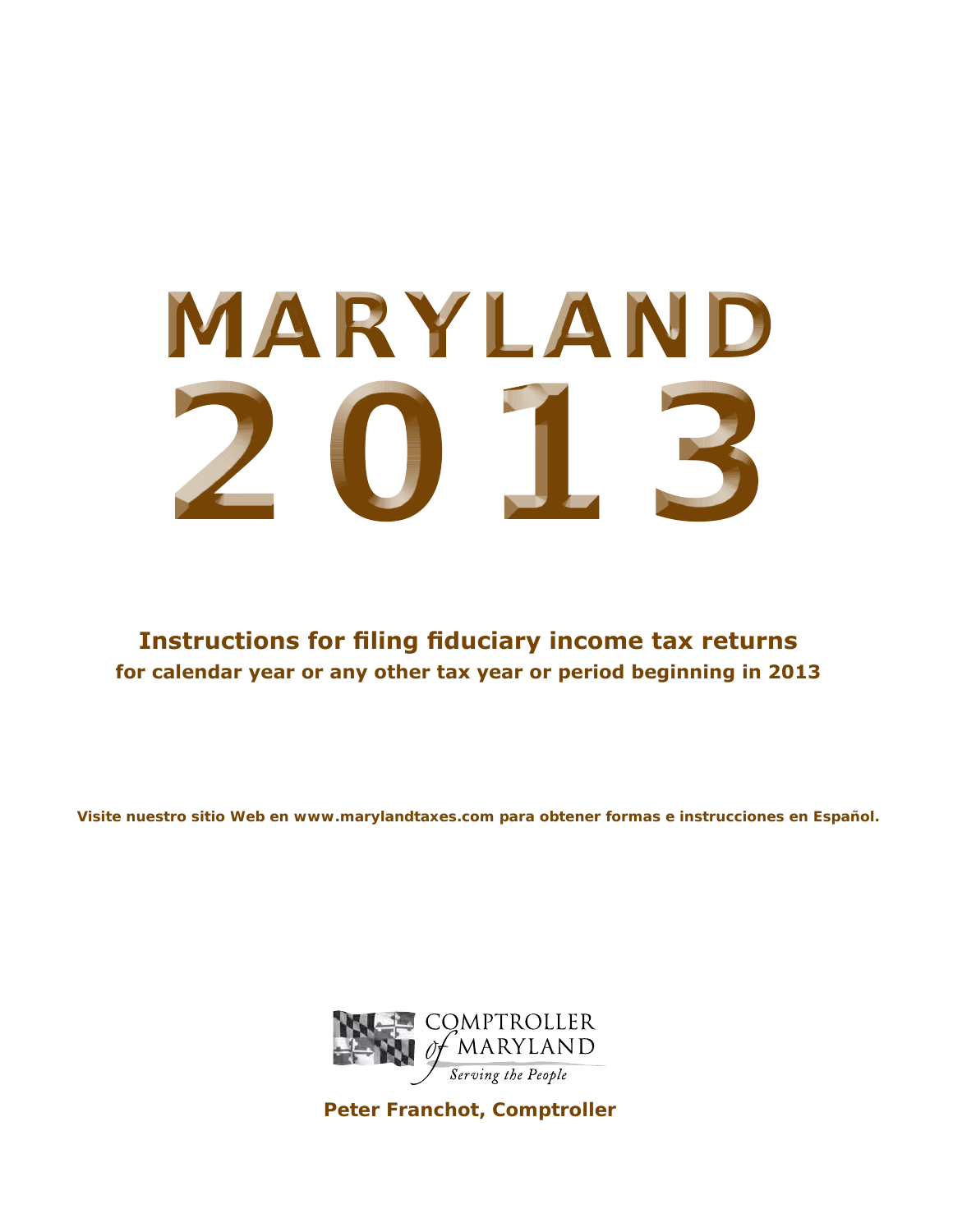## **Please read this before filling out your forms!**

- The top state income tax rate for resident fiduciaries is 5.75 percent for tax year 2013. For nonresident fiduciaries there is an additional income tax rate of 1.25 percent.
- Form 504NR is a required attachment for nonresident fiduciaries who have any modifications to the federal income, as well as to allow a nonresident fiduciary to adjust the Maryland tax based upon non-Maryland income received. See instructions relating to Form 504NR.
- Nonresident fiduciary members of a pass-through entity who have had tax paid for them may claim the credit on Form 504.
- Fiduciaries required to file federal Form 990-T are required to file and pay income tax to Maryland on their unrelated business incomes attributable to Maryland sources.
- A contribution can be made to three programs on your return: The Chesapeake Bay and Endangered Species Trust Fund, the Developmental Disabilities Waiting List Equity Fund and the Maryland Cancer Fund.
- Resident fiduciaries must now include an addition modification for the amount of income of an Electing Small Business Trust(ESBT) that is subject to the special taxing rules under Internal Revenue Code Section 641( C). Non resident fiduciaries must include this income as an addition modification to the extent the ESBT income is allocable to Maryland.

## **WHAT'S NEW FOR 2013**

The Comptroller of Maryland now requires taxpayers to claim all business income tax credits on an electronically-filed return. However, this requirement does not apply to Fiduciary taxpayers who are required to file Form 504. Maryland Form 504CR – Fiduciary's Business Income Tax Credits has been created to permit Fiduciary taxpayers to claim any business tax credits for which they may be eligible.

## **FORMS**

**By phone. . 410-260-7951** Place your order and we'll mail the forms.

**Internet. . www.marylandtaxes.com** Tax forms, instructions, publications and e-mail access to taxpayer assistance.

## **FREE STATE TAX ASSISTANCE**

**By phone. . . 1-800-MDTAXES from Central Maryland. . 410-260-7980** February 3 - April 15, 2014, Monday - Friday, 8:00a.m. - 7:00p.m.

**E-mail . taxhelp@comp.state.md.us** Email your tax questions any time.

**Please use blue or black ink when completing your forms and checks. To avoid delays in the processing of your return: do not print returns on colored paper; do not write on, staple, or punch holes in the barcode.**

## 1. WHO MUST FILE?. . . . . . . . . . . 1 2. USE OF FEDERAL RETURN....1 3. NAME, ADDRESS AND OTHER INFORMATION . . . . . . . . . . . . . 1 4. TYPE OF ENTITY . . . . . . . . . . . 1 5. DECEDENT'S ESTATE INFORMATION . . . . . . . . . . . . . 2 6. RESIDENT STATUS. . . . . . . . . . 3 7. MARYLAND MODIFICATIONS . . . . . . . . . . . 3 8. INSTRUCTIONS FOR MARYLAND FORM 504NR . . . . . 4 9. NONRESIDENT BENEFICIARY DEDUCTION . . . . . . . . . . . . . . 5 10. INCOME  $\ldots$ ,  $\ldots$ ,  $\ldots$ ,  $\ldots$ , 5 11. EXEMPTION. . . . . . . . . . . . . . . 5 12. STANDARD AND ITEMIZED DEDUCTIONS . . . . . . . . . . . . . 5 13. FIGURE YOUR MARYLAND NET TAXABLE INCOME . . . . . . . 5 14. MARYLAND TAX . . . . . . . . . . . . 5 15. LOCAL INCOME TAX . . . . . . . . . 5 16. TOTAL MARYLAND TAX, LOCAL TAX AND CONTRIBUTIONS . . . . . . . . . . . 6 17. TAXES PAID AND CREDITS . . . . 6 18. OVERPAYMENT OR BALANCE DUE . . . . . . . . . . . . . 6 19. TELEPHONE NUMBER, CODE NUMBER, SIGNATURES AND ATTACHMENTS . . . . . . . . . . . . 7 20. MAILING YOUR RETURN . . . . . . 7 21. PAYMENT INSTRUCTIONS.....7 22. DUE DATE. . 7 23. EXTENSION OF TIME TO FILE. . . . . . . . . . . . . . . . . .7 24. FISCAL YEAR. . . . . . . . . . . . . . 8  $25.$  AMENDED RETURNS.  $8.$ 26. SPECIAL INSTRUCTIONS FOR BANKRUPTCY ESTATES. . . . . . . . . . . . . . . . . 8 27. QUALIFIED FUNERAL TRUST . . . . . . . . . . . . . . . . . 8 28. PRIVACY ACT INFORMATION. . . . . . . . . . . . . 8

**Instruction Page**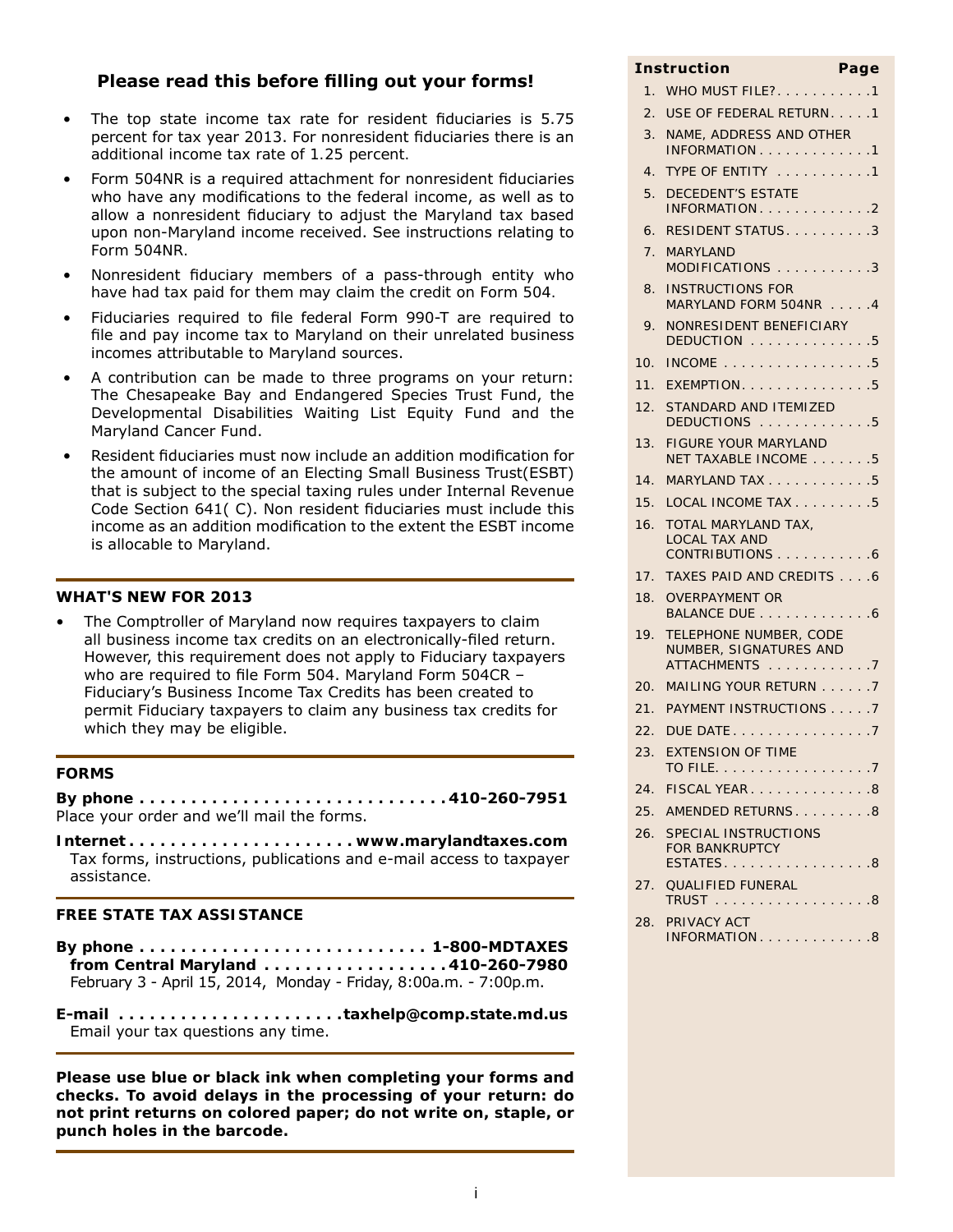## **Purpose of Form**

Maryland follows federal income tax treatment for fiduciaries of trusts and estates. Generally, under federal income tax rules, any income distributed by the fiduciary of the trust or estate during the tax year is not taxable to the trust or estate. Instead, that income is taxable to the beneficiary. Any income not distributed or partially distributed by the fiduciary of the trust or estate during the tax year is taxable to the fiduciary. Fiduciary Income Tax Return, Maryland Form 504, is used to report and pay the Maryland income tax on the income taxable to the fiduciary of the trust or estate.



 $1/2$  For tax years beginning after December 31, 2012,  $\sim$  Maryland will begin to tax that portion of an Electing Small Business Trust (ESBT) consisting of stock in one or more S corporations that is subject to special taxing rules on the federal Form 1041. See Instructions 4 and 7, as well as Administrative Release 16 for more information.

## **Due Date**

Your return is due by April 15, 2014. If you are a fiscal year taxpayer, see Instruction 24.

If the due date falls on a Saturday, Sunday or legal holiday, the return must be filed by the next business day.

## **Completing the return**

You must write legibly using blue or black ink when completing your return. **DO NOT** use pencil or red ink. Submit the original form, not a photocopy. If no entry is needed for a specific line, leave blank. Do not enter words such as "none" or "zero" and do not draw a line to indicate no entry. Failure to follow these instructions may delay the processing of your return.

You may round off all cents to the nearest whole dollar. Fifty cents and above should be rounded to the next higher dollar. State calculations are rounded to the nearest penny.

#### **Penalties**

There are severe penalties for failing to file a tax return, failing to pay any tax when due, filing a false or fraudulent return or making a false certification. The penalties include criminal fines, imprisonment and a penalty on your taxes. In addition, interest is charged on amounts not paid when due.

To collect unpaid taxes, the Comptroller is directed to enter liens against the salary, wages or property of delinquent taxpayers.

## **Substitute forms**

You may file your Maryland income tax return on a computerprepared or computer-generated substitute form provided the form is approved in advance by the Revenue Administration Division. The fact that a software package is available for retail purchase does not guarantee that it has been approved for use.

For additional information, see Administrative Release 26, Procedures for Computer-Printed Substitute Forms, on our Web site at **www.marylandtaxes.com**.

# **1 Who must file Form 504**

A fiduciary must file a Maryland fiduciary tax return (Form 504) if the fiduciary:

1. Is required to file a federal fiduciary income tax return or is exempt from tax under Sections 408 (e)(1) or 501 of the Internal Revenue Code (IRC), but is required to file federal Form 990-T to report unrelated business taxable income, and

2. Has Maryland taxable income.

**Form 504 is used by both resident and nonresident fiduciaries.** 

**Who is a fiduciary?**

"Fiduciary" means any person by whom the legal title to real or personal property is held for the use and benefit of another and includes a trustee of a trust and a personal representative of an estate.

Although you may be required to file a federal income tax return, you are not required to file the Maryland fiduciary return if you are:

- 1. An agent holding custody or possession of property owned by your principal; or,
- 2. A guardian.

Instead, file the applicable income tax return of the principal or, in the case of guardian, the return of the minor or disabled person.

## **Who is a resident fiduciary?**

A personal representative of an estate is considered a resident fiduciary if the decedent was domiciled in Maryland on the date of the decedent's death.

Fiduciaries other than personal representatives are considered residents of Maryland if:

- 1. The trust was created by the will of a decedent who was domiciled in Maryland on the date of death;
- 2. The trust consists of property transferred by the will of a decedent who was domiciled in Maryland on the date of death;
- 3. The creator or grantor of the trust is a current resident of Maryland; or,
- 4. The trust is principally administered in Maryland.

A resident fiduciary is taxable on all its income from whatever source derived.

## **Who is a nonresident fiduciary?**

A nonresident fiduciary is a fiduciary who is not included in the above definition of a resident fiduciary. See Administrative Release 16 at **www.marylandtaxes.com**.

A nonresident fiduciary is taxable only on income from sources within Maryland. See Instruction 7, Maryland modifications, and complete Forms 504 and 504NR.

## **2 Use of federal return**

You will need information from your federal fiduciary return to complete your Maryland return. Therefore, complete your federal fiduciary return before you continue beyond this point. Maryland law requires that you start with the federal taxable income reported on your federal fiduciary return. All items reported on your Maryland return are subject to verification, audit, and revision by the Comptroller's Office.

## **3 Name, Address and Other Information**

Print or type the required information in the designated areas. Enter the federal employer identification number of the estate or trust in the space provided.

## **4 Type of entity**

Check the box(es) on the return corresponding to your federal return. The types of entities are described below:

## **Decedent's Estate**

An estate of a deceased person is a taxable entity separate from the decedent. It generally continues to exist until the final distribution of the assets of the estate is made to the heirs and other beneficiaries. The income earned from the property of the estate during the period of administration or settlement must be accounted for and reported by the estate.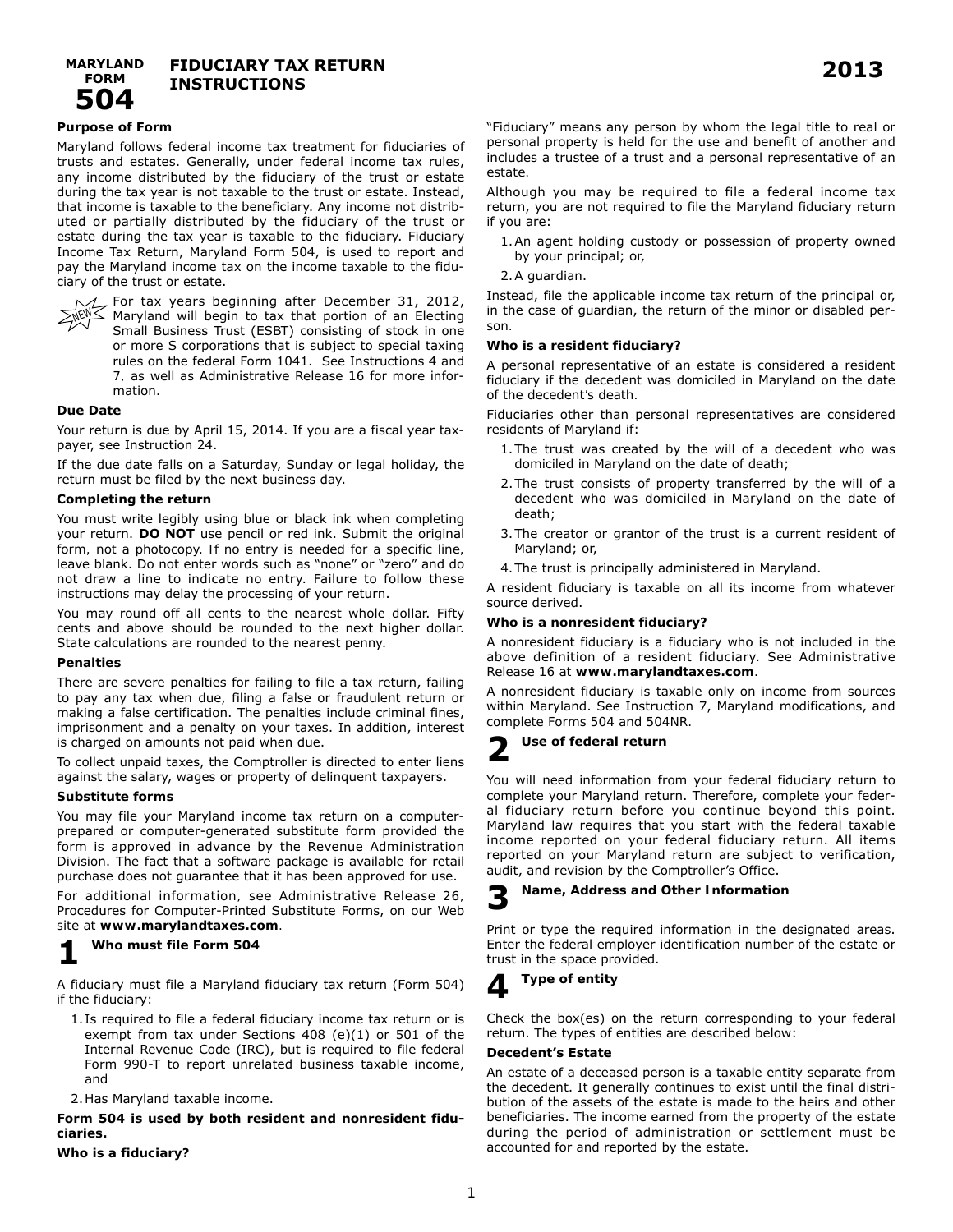## **Simple Trust**

A trust may qualify as a simple trust if:

- 1. The trust instrument requires that all income must be distributed currently;
- 2. The trust instrument does not provide that any amounts are to be paid, permanently set aside, or used for charitable purposes; and
- 3. The trust does not distribute amounts allocated to the corpus of the trust.

Because the income is distributed each year, the fiduciary may be required to file a fiduciary return, but there is no taxable income. A fiduciary is required to file a fiduciary return if the trust is a member of a pass-through entity (PTE) and nonresident PTE tax was paid on its behalf.

## **Complex Trust**

If some or none of the income is distributed, the trust is called a complex trust.

Because the trust is retaining all or part of the income, the fiduciary must file a fiduciary tax return to determine the taxable income from which to develop both State and local tax due.

## **Grantor Trust**

Income earned by a grantor trust is taxable to the grantor, not the beneficiary, if the grantor keeps certain control over the trust. This rule applies if the property (or income from the property) put into the trust will or may revert (be returned) to the grantor or the grantor's spouse. The grantor is the one who transferred property to the trust.

Generally, a trust is a grantor trust if the grantor has a reversionary interest valued (on the date of transfer) at more than 5% of the value of the transferred property.

## **Bankruptcy Estate**

The bankruptcy trustee or debtor-in-possession must file Form 504 for the estate of an individual involved in bankruptcy proceedings under Chapter 7 or 11 of Title 11 of the United States Code, if the estate was required to file federal Form 1041. See Instruction 26.

## **Qualified Funeral Trust**

Maryland recognizes and follows federal law in the treatment of qualified funeral trusts. Maryland accepts the filing of composite returns for such trusts.

In most, if not all, cases, the income of each individual trust account does not exceed \$1,000. Therefore, the applicable state tax rate is 2%, and the applicable local tax rate is the rate for the situs of the fiduciary filing the composite return. For example, if the funeral home is located in Baltimore County, then the local rate for Baltimore County would apply to each trust included in the composite return. See Instruction 27.

## **Electing Small Business Trust (ESBT)**



Electing Small Business Trust (ESBT) is a trust that computes tax on the S-portion of income on a separate federal schedule pursuant to IRC 641(c), instead of including this income in the trust's federal adjusted gross income. This S-portion of income is an addition modification. See Instruction 7.

## **Other**

Check box 8 if you are the fiduciary filing for one of the following entities:

## **• Pooled Income Fund**

A pooled income fund is a split-interest trust with a remainder interest for a public charity and a life income interest retained by the donor or for another person. The property is held in a pool with other pooled income fund property and does not include any tax-exempt securities. The income for a retained life interest is figured using the yearly rate of return earned by the trust.

## **• Qualified Disabilities Trust Fund**

A trust created solely for an individual under 65 years of age who is disabled.

## **• Alaskan Native Settlement Trust**

A settlement trust created within the meaning of the Alaska Native Claims Settlement Act.

## **• Tax-Exempt Trust with Unrelated Business Taxable Income required to file federal Form 990-T**

 If the fiduciaries for the following entity types are required to file federal Form 990-T, they are required to file and pay income tax to Maryland on their unrelated business taxable income attributable to Maryland sources:

- ° Tax-exempt charitable trusts
- ° Individual Retirement Accounts (IRAs)
- ° Simplified Employee Pensions (SEPs)
- ° Simple Retirement Accounts (SIMPLE)
- ° Roth IRAs
- ° Coverdell Education Savings Accounts (ESAs)
- ° Archer Medical Savings Accounts
- ° Qualified tuition programs (Section 529 Plans)

## **5 Decedent's estate information**

If the fiduciary return is for a decedent's estate, enter the following in the appropriate sections for Date of death, Domicile state of decedent, and Decedent's Social Security Number. Check the box if this is the final return. If the return is not for a calendar year, enter the fiscal year's beginning and ending dates at the top of the form.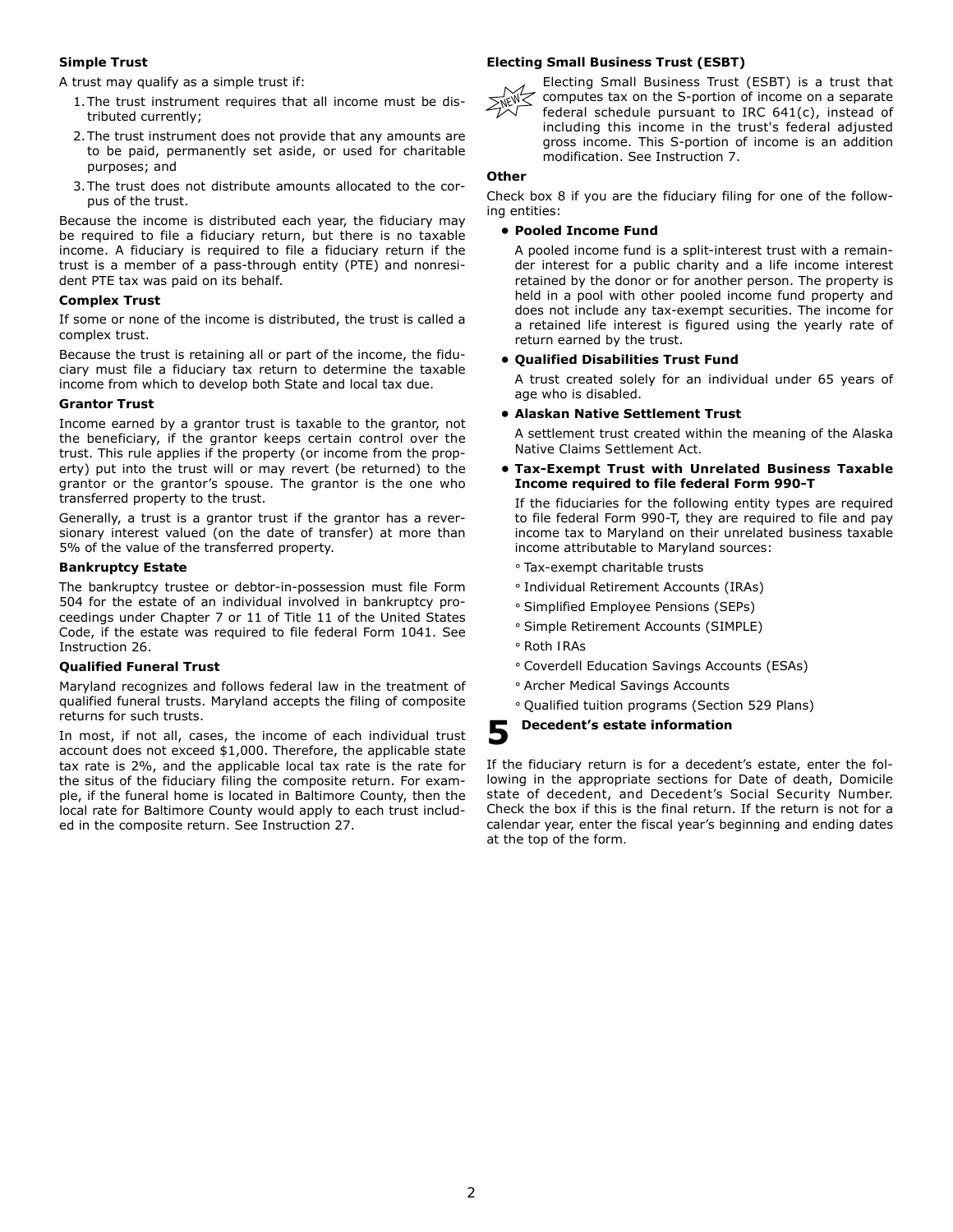## **6 Resident status**

Read the instructions describing who is a resident fiduciary and then check the appropriate box.

If the return is for a resident fiduciary, provide the entity's subdivision code, county, and city, town or taxing area.

If you are a personal representative of an estate enter the county (or Baltimore City) in which the decedent was domiciled on the decedent's date of death. Also complete the decedent's estate information.

If you are a fiduciary, other than a personal representative, enter the county (or Baltimore City) in which the trust is principally administered.

If the trust is not principally administered in Maryland, enter the county (or Baltimore City) in which the decedent was domiciled if the trust was created by the will of the decedent or the trust consists of property transferred by the will of the decedent.

If the trust is not principally administered in Maryland but the creator or grantor of the trust is a current resident of Maryland, enter the county (or Baltimore City) in which the creator or grantor resides. See the list of incorporated cities, towns and taxing areas below to determine the subdivision code.

## **7 Maryland modifications**

**Fiduciary's Maryland modifications.** Certain items must be added to and subtracted from federal taxable income to determine the Maryland adjusted gross income of a fiduciary. Unless the fiduciary is an ESBT, do not complete lines 1 through 10g if the fiduciary distributes all of the income for the tax year. Complete lines 1 through 8, and lines 9a through 9d or 10a through 10g if a partial distribution of income is made by the fiduciary during the tax year. If the fiduciary is an ESBT, lines 1 through 8 must be completed.

**Note:** A fiduciary who is an ESBT, generally may not use the Formula Method (lines 9a through 9d) to allocate Maryland modifications to beneficiaries. A fiduciary may not distribute to any beneficiary any part of the S-portion of income of an ESBT.

With the exception of the S-portion of income of an ESBT, fiduciaries generally are permitted those additions and subtractions allowed individuals.

**Lines 1 through 8:** For resident fiduciaries, the addition and subtraction modifications to income provided in Form 502 instruction booklet for resident individuals apply. For nonresident fiduciaries, the addition and subtraction modifications to income provided in Form 505 instruction booklet for nonresident individuals apply. For a nonresident fiduciary,

- Any income derived from real property or tangible personal property located in Maryland;
- Income derived from a business wholly or partially carried on in Maryland and in which the trust or estate is a partner, member, or shareholder of the pass-through entity (a business entity taxable at the federal level as partnership or S corporation);
- • Income from an occupation, profession or trade wholly or partially carried on in Maryland; and
- Income from Maryland State Lottery prizes or winnings from any other wagering is taxable in Maryland. In addition, a nonresident fiduciary can only claim losses generated in Maryland.

**Addition Modifications** include but are not limited to the following:

**Interest on state and local obligations other than Maryland.** Resident fiduciaries must enter on line 1 the total amount of interest received (less related expenses) on obligations of any state or political subdivision thereof (except the State of Maryland and its political subdivisions).

## **List of incorporated cities, towns and taxing areas in Maryland**

| Code No.                        | Code No.                     | Code No.                        | Code No.                                | <b>Code No</b>                            |
|---------------------------------|------------------------------|---------------------------------|-----------------------------------------|-------------------------------------------|
| <b>ALLEGANY COUNTY 0100</b>     | Mt. Airy 0703                | Walkersville 1111               | North Chevy Chase 1618                  | Millington 1808                           |
| Barton 0101                     | New Windsor 0704             | Woodsboro1112                   | Oakmont 1619                            | Queen Anne 1807                           |
| Belair0112                      | Sykesville0705               | <b>GARRETT COUNTY</b> 1200      | Poolesville. 1608                       | Queenstown1803                            |
| Bowling Green-                  | Taneytown 0706               | Accident1201                    | Rockville. 1609                         | Sudlersville1804                          |
| Robert's Place 0115             | Union Bridge. 0707           | Deer Park 1203                  | Somerset 1610                           | Templeville 1806                          |
| Cresaptown 0108                 | Westminster0709              | Friendsville 1204               | Takoma Park. 1611                       | ST. MARY'S COUNTY 1900                    |
| Cumberland 0102                 | <b>CECIL COUNTY 0800</b>     | Grantsville 1205                | Washington Grove. 1612                  | Leonardtown 1902                          |
| Ellerslie 0113                  | Cecilton 0801                | Kitzmiller 1206                 | <b>PRINCE GEORGE'S</b>                  | <b>SOMERSET COUNTY 2000</b>               |
| Frostburg 0103                  | Charlestown 0802             | Loch Lynn Heights. 1207         | <b>COUNTY</b> 1700                      | Crisfield 2001                            |
| Lavale 0110                     | Chesapeake City0803          | Mountain Lake Park. 1208        | Berwyn Heights 1701                     | Princess Anne2002                         |
| Lonaconing0104                  | Elkton 0804                  | Oakland 1209                    | Bladensburg $\ldots \ldots \ldots 1702$ | <b>TALBOT COUNTY 2100</b>                 |
| Luke. 0105                      | North East 0805              | HARFORD COUNTY 1300             | Bowie. 1704                             | Easton 2101                               |
| $McCoole$ 0114                  | Perryville 0806              | Aberdeen 1301                   | Brentwood 1705                          | Oxford 2102                               |
| Midland 0106                    | Port Deposit 0807            | Bel Air 1302                    | Capitol Heights 1706                    | Queen Anne 2105                           |
| Mt. Savage 0111                 | Rising Sun 0808              | Havre de Grace1303              | Cheverly1707                            | St. Michael's 2103                        |
| Potomac Park Addition. .0109    | <b>CHARLES COUNTY 0900</b>   | <b>HOWARD COUNTY 1400</b>       | College Park 1725                       | Trappe $\ldots \ldots \ldots \ldots 2104$ |
| Westernport 0107                | Indian Head 0901             | No incorporated cities or towns | Colmar Manor1708                        | <b>WASHINGTON COUNTY</b>                  |
| <b>ANNE ARUNDEL COUNTY</b>      | La Plata 0902                | <b>KENT COUNTY</b> 1500         | Cottage City 1709                       | 2200                                      |
| 0200                            | Port Tobacco0903             | Betterton 1501                  | District Heights 1710                   | Boonsboro 2201                            |
| Annapolis 0201                  | <b>DORCHESTER COUNTY</b>     | Chestertown1502                 | Eagle Harbor. 1711                      | Clearspring2202                           |
| Highland Beach. 0203            | 1000                         | Galena 1503                     | Edmonston1712                           | Funkstown 2203                            |
| <b>BALTIMORE COUNTY 0300</b>    | Brookview 1008               | Millington 1504                 | Fairmount Heights. 1713                 | Hagerstown $\ldots \ldots \ldots 2204$    |
| No incorporated cities or towns | Cambridge 1001               | Rock Hall 1505                  | Forest Heights. 1728                    | Hancock2205                               |
| <b>BALTIMORE CITY0400</b>       | Church Creek 1002            | <b>MONTGOMERY COUNTY</b>        | Glenarden 1730                          | Keedysville 2206                          |
| <b>CALVERT COUNTY 0500</b>      | East New Market. 1003        | 1600                            | Greenbelt1714                           | Sharpsburg2207                            |
| Chesapeake Beach 0501           | Eldorado1007                 | Barnesville 1601                | Hyattsville 1715                        | Smithsburg2208                            |
| North Beach 0502                | Galestown 1009               | Brookeville 1602                | Landover Hills. 1726                    | Williamsport 2209                         |
| <b>CAROLINE COUNTY 0600</b>     | Hurlock 1004                 | Chevy Chase Sec. 3 1614         | Laurel. 1716                            | <b>WICOMICO COUNTY .2300</b>              |
| Denton. 0602                    | Secretary 1005               | Town of Chevy Chase             | Morningside 1727                        | Delmar. 2301                              |
| Federalsburg0603                | Vienna 1006                  | (formerly Sec. 4) 1615          | Mt. Rainier 1717                        | Fruitland. 2308                           |
| Goldsboro0604                   | <b>FREDERICK COUNTY 1100</b> | Chevy Chase Sec. 5 1616         | New Carrollton 1729                     | Hebron. 2302                              |
| Greensboro 0605                 | Brunswick1101                | Chevy Chase View 1617           | North Brentwood 1718                    | Mardela Springs 2303                      |
| Henderson 0611                  | Burkittsville 1102           | Chevy Chase Village 1613        | Riverdale Park. 1720                    | Pittsville 2307                           |
| Hillsboro0606                   | Emmitsburg 1103              | Drummond. 1623                  | Seat Pleasant 1721                      | Salisbury 2304                            |
| Marydel 0607                    | Frederick 1104               | Friendship Heights 1621         | University Park 1723                    | Sharptown 2305                            |
| Preston. 0608                   | Middletown1106               | Gaithersburg 1603               | Upper Marlboro. 1724                    | Willards 2306                             |
| Ridgley0609                     | Mt. Airy 1114                | Garrett Park 1604               | <b>QUEEN ANNE'S COUNTY</b>              | <b>WORCESTER COUNTY 2400</b>              |
| Templeville 0610                | Myersville1107               | Glen Echo1605                   | 1800                                    | Berlin. 2401                              |
| <b>CARROLL COUNTY 0700</b>      | New Market 1108              | Kensington 1606                 | Barclay1805                             | Ocean City 2402                           |
| Hampstead. 0701                 | Rosemont. 1113               | Laytonsville 1607               | Centreville 1801                        | Pocomoke City 2403                        |
| Manchester 0702                 | Thurmont 1110                | Martin's Addition 1622          | Church Hill 1802                        | 2404<br>Snow Hill <b>Show</b>             |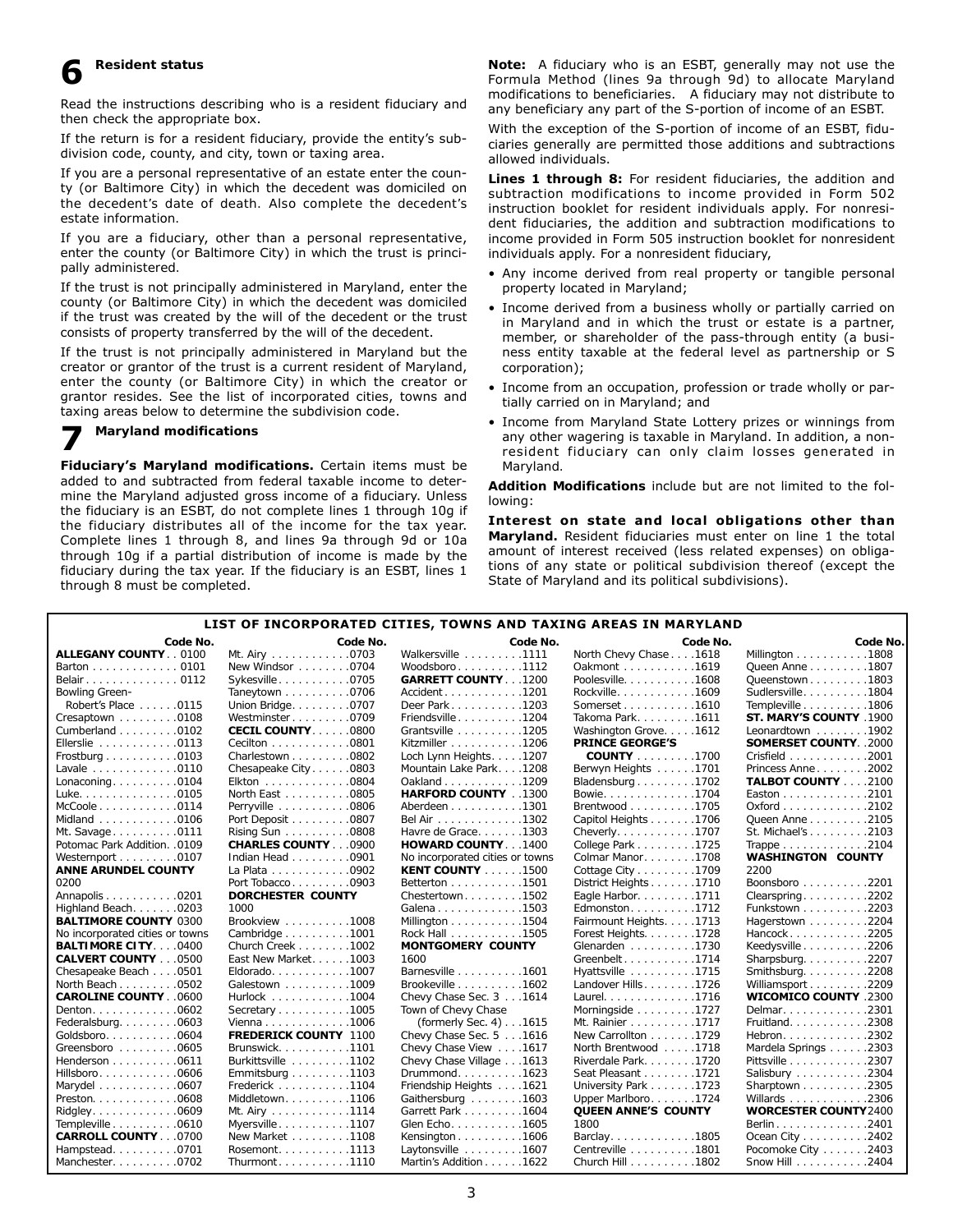**Income taxes deducted on federal return.** All fiduciaries must enter on line 2 the total of income taxes imposed by the State of Maryland, any political subdivision thereof, any other state or subdivision of any other state, or the District of Columbia to the extent included on line 11 of the federal form.



**S-portion of income of an Electing Small Business Trust (ESBT).** Resident fiduciaries must include on line 3, the amount of income of the ESBT that consists of stock in one or more S corporations subject to the special taxing rules under IRC Section 641( c). This is the portion of income upon which a tax was calculated and carried to federal Form 1041, Schedule G, and identified as attributable to Section 641(c). **Attach a schedule or statement to Maryland Form 504 showing computation of this income.**

Nonresident fiduciaries must include on line 3, the amount of the S-portion of income from an ESBT attributable to Maryland sources. **Attach a schedule or statement to Maryland Form 504 showing the computation of this income and the allocation of S-portion of income between Maryland and non-Maryland source income.**

**Other additions.** Include on line 3a any other Maryland additions that must be reported. Attach a statement explaining the additions that are included on this line.

**Capital losses from sale of certain trust property.** For a resident fiduciary, include on line 3a any capital loss derived from the sale or other disposition of intangible personal property that is held in trust, if the proceeds are added to the principal of the trust, and if all the remaindermen in being are nonresidents during the entire tax year or corporations not doing business in Maryland.

**Non-Maryland loss.** For a nonresident fiduciary, include on line 3a net non-Maryland loss.

**Subtraction Modifications** include but are not limited to the following:

**Income from U.S. government obligations.** Enter on line 5 interest from U.S. Savings Bonds and other U.S. obligations. Capital gains from the sale or exchange of U.S. obligations should be included as well. Dividends from mutual funds that invest in U.S. government obligations should also be included on this line; however, only that portion of dividends attributable to interest from U.S. government obligations may be subtracted. You cannot subtract income from Government National Mortgage Association securities. See Administrative Release 10 and 13.

**Other subtractions.** Include on line 6 any other Maryland subtractions that may be claimed. Attach a statement explaining the subtractions that are included on this line.

**NOTE:** Non-Maryland source income included in the federal taxable income of a fiduciary is not a subtraction modification on Form 504. For a nonresident fiduciary, non-Maryland source income is excluded from the Maryland taxable income calculation on Form 504NR. See Instruction 8.

## **Fiduciary's share of net Maryland modifications**

Only the fiduciary's allocable portion of the Maryland modifications should be used. Complete lines 1 through 8, and lines 9a through 9d or lines 10a through 10g to determine this amount.

**Note:** You may choose either Method 1 or 2 - you may not use both methods. ESBTs may not choose the Formula Method for allocating the fiduciary's share of Maryland modifications.

**Method 1, (Formula Method) line 9.** Line 9a. Enter the federal distributable net income (DNI) from federal Form 1041.

Line 9b. Enter the fiduciary's share of DNI (that portion of the DNI that was not deducted or distributed to the beneficiaries).

Line 9c. Divide the fiduciary's share of the DNI (line 9b) by the DNI (line 9a) to determine the fiduciary's percentage of the DNI and enter the result on line 9c.

Line 9d. Multiply the fiduciary's percentage of DNI (line 9c) by the net Maryland modification on line 8 to compute the fiduciary's share of net Maryland modifications. Enter the result on line

9d and on Form 504, line 17.

**Method 2, (Alternative Method) line 10.** Lines 10a through 10e allocate the net Maryland modifications on line 8 to the beneficiaries in accordance with the allocation of income to the beneficiaries. If the estate or trust has more than four (4) beneficiaries, attach an additional sheet providing the additional beneficiaries' allocations; the total from the allocations on the attached sheet is entered on line 10e.

Line 10f. Enter the net Maryland modifications on line 8 allocated to the fiduciary.

Line 10g. Enter the total from lines 10a through 10f, Column (C) on line 10g, this total must equal the net Maryland modifications reported on line 8.

## **8 Instructions for Maryland Form 504NR**

Maryland Fiduciary Nonresident Income Tax Calculation. Form 504NR **must** be filed by all nonresident fiduciaries who have:

1. Any modifications to their federal income, or,

2. Income from non-Maryland sources.

Form 504NR is a required attachment to Form 504 for all nonresident fiduciaries meeting the above criteria.

## **Part I – Reconciliation of Maryland and Federal Income (Loss)**

Complete **lines 1 through 14** of the Federal Income (Loss) column (Column A) using the figures from your federal fiduciary income tax return. Enter in the Non-Maryland source columns (Columns B and C) all income or loss from non-Maryland sources. Enter in the Maryland source columns (Columns D and E) all income or loss from Maryland sources.

**NOTE:** The sum of Columns (B) through (D) must equal Column (A) on line 14.

**Line 15.** Add the amounts of income (loss) in Column B, line 14 to the income (loss) in Column (C) to arrive at the total non-Maryland souce income (loss). Then, calculate an income factor by dividing the total non-Maryland source income (loss) by the federal income (loss); carried to six decimal places. This factor cannot exceed 1 (100%) and cannot be less than zero (0%); if greater than 1, enter 1.000000; if less than zero (0), enter 0.

## **Part II – Calculation of Nonresident Maryland Income Tax Line 16:**

- *Line 16a.* Enter the fiduciary's share of the net Maryland modifications from Form 504, line 17.
- Line 16b. Multiply the fiduciary's share of the net Maryland modifications (line 16a) by the income factor on line 15 to arrive at the net modification amount attributable to non-Maryland sources. In the alternative, allocate the fiduciary's share of the net Maryland modifications based on the net applicable Maryland modifications attributable to non-Maryland sources. If you are a nonresident fiduciary of an ESBT, and reported only the S-portion of income allocable to Maryland on line 3, **you may not apply the Non-Maryland income factor from line 15 against this income again**.
- Line 16c. The fiduciary's share of the net Maryland modifications attributable to Maryland sources is the difference between 16a and 16b. Enter this difference on line  $16c$

## **Line 17:**

- Line 17a. Enter the fiduciary's share of distributable Maryland source income or loss from line 14 Column D on line 17a.
- *Line 17b.* Enter the fiduciary's share of non-distributable taxable net income from Maryland source from line 14 Column E on line 17b.
- *Line 17c.* Add lines 16c, 17a, and 17b to arrive at the fiduciary's Maryland net taxable income before exemption deduction and enter on line 17c.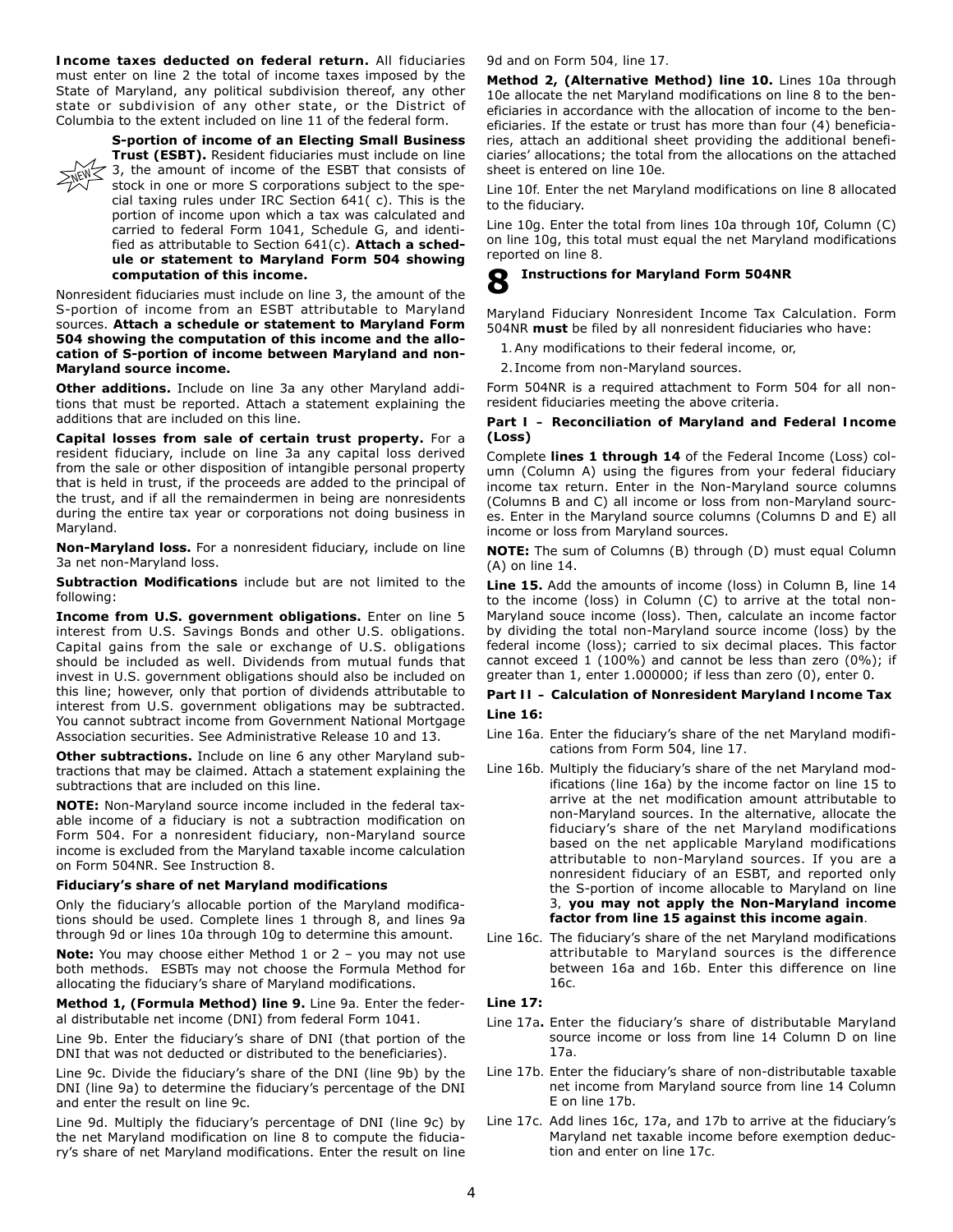- *Line 17d.* Enter the Maryland exemption amount from Form 504, line 21.
- *Line 17e.* Subtract line 17d from line 17c. This is the fiduciary's Maryland net taxable income. Enter this amount on line 17e.
- **Line 18.** Enter the taxable net income from Form 504, line 22.

Line 19. Calculate the tax on this amount using the tax rate schedule in Instruction 14.

**Line 20.** Calculate the Maryland Nonresident Factor by dividing the amount on line 17e by line 18. Carry to six decimal places.

Line 21. Multiply line 20 by the tax shown on line 19 to arrive at the Maryland tax. Also enter this tax amount on line 23 of Form 504.

**Line 22.** Multiply the taxable net income on line 17e by 1.25% (0.0125) to calculate the Special Nonresident tax; also enter this tax amount on line 24 of Form 504.

After you enter the tax amounts from Form 504NR on lines 23 and 24 of Form 504, complete the remainder of Form 504 following the instructions in the booklet.

## **9 Nonresident beneficiary deduction**

Nonresident individuals who have intangible income from sources within Maryland are not subject to tax on such income in Maryland. There are some fiduciaries that accumulate intangible income in the trust to be distributed later to nonresident beneficiaries. Because this income is not taxable to a nonresident, there is a provision that permits the fiduciary to subtract intangible income accumulated for later distribution to a nonresident beneficiary.

A fiduciary with a nonresident beneficiary may enter such income on line 11, to the extent included in the federal taxable income of the fiduciary, if the income is derived from intangible personal property and if that income is held in trust for the benefit of and being accumulated for a nonresident individual or a corporation that is not doing business in Maryland.

A fiduciary with a nonresident beneficiary may also enter on line 11, to the extent included in the federal taxable income of the resident fiduciary, capital gain income derived from the sale or other disposition of intangible personal property if that income is held in trust; if the proceeds from that sale or other disposition of the intangible personal property are added to the principal of the trust; and if all of the remaindermen of the trust in being are nonresidents during the entire tax year or corporations not doing business in Maryland.

The amount that is included on line 11 must actually be for the benefit of and attributable exclusively to the nonresident beneficiary or corporation not doing business in Maryland for which the nonresident beneficiary subtraction is being claimed. Also, the remaindermen for which the nonresident beneficiary subtraction is being claimed cannot be unborn or unascertained persons or persons with contingent interests. In addition, the nonresident beneficiary cannot possess an inter vivos power of appointment over such income, nor can the fiduciary possess a discretionary power to distribute such income of the trust to himself or herself, unless such discretionary power is limited to ascertainable standards as defined by Section 2041(b)(1)(A) of the Internal Revenue Code.

Do not enter on line 11 income that has been distributed. Line 11 is to be used only when income from intangible personal property is accumulated for a nonresident beneficiary. If line 11 is not zero attach to Form 504 a copy of the federal form 1041 and all schedules relating to the type(s) and source(s) of income included on line 11. Also, attach a separate document listing all beneficiaries, their domiciliary addresses and applicable tax identification numbers, whether they are income beneficiaries, remaindermen or both, and the amount of intangible income accumulated for each beneficiary. Identify all persons with a power of appointment over the trust property. See Administrative Release 16.

Enter on line 12, expenses allocable to this income. Subtract line

12 from line 11 to arrive at the amount of the nonresident beneficiary subtraction.

# **10 Income**

Enter the figure for federal taxable income from your federal fiduciary income tax return on line 14 of Form 504. For a fiduciary exempt from taxation under IRC Sections 408(e)(1) or 501, enter on line 14 of Form 504, the fiduciary's unrelated business taxable income (as defined under IRC Section 512.)

All items reported on the Maryland return are subject to verification, audit, and revision by the Comptroller's Office.

## **11 Exemption**

A Maryland exemption of \$600 is allowed for a personal representative filing for a decedent's estate (entity type 1). A fiduciary other than a personal representative (entity types 2 through 8) may deduct \$200 as an exemption.

# **12 Standard and itemized deductions**

The fiduciary is NOT allowed a standard deduction or itemized deductions.

# **13 Figure your Maryland net taxable income**

For all fiduciaries, complete lines 14 through 22. Line 22 is your Maryland net taxable income. For a nonresident fiduciary, the Maryland net taxable income from Maryland sources is calculated on Form 504NR, line 17e.

# **14 Maryland tax**

Compute the tax in accordance with the 2013 FIDUCIARY TAX RATE SCHEDULE and enter the tax on line 23. Nonresident fiduciaries should read and refer to Instructions 7 and 8 for information on Form 504NR before continuing; for Form 504 line 23, enter the Maryland tax from Form 504NR, line 21.

## **2013 Fiduciary Tax Rate Schedule**

For taxpayers filing as Single, Married Filing Separately, or as Dependent Taxpayers. This rate is also used for taxpayers fling as Fiduciaries.

| <b>Taxable Net Income is:</b>                                       | If the                                                                    |                                                                       | <b>Maryland Tax is:</b>                                                                                                                                                                                                                                                  |
|---------------------------------------------------------------------|---------------------------------------------------------------------------|-----------------------------------------------------------------------|--------------------------------------------------------------------------------------------------------------------------------------------------------------------------------------------------------------------------------------------------------------------------|
| At least:                                                           | but not over:                                                             |                                                                       |                                                                                                                                                                                                                                                                          |
| \$<br>0<br>1,000<br>2,000<br>3,000<br>100,000<br>125,000<br>150,000 | 1,000<br>\$<br>2,000<br>3,000<br>100,000<br>125,000<br>150,000<br>250,000 | 20.00<br>\$50.00<br>\$90.00<br>\$4,697.50<br>\$5,947.50<br>\$7,260.00 | 2.00% of taxable net income<br>plus 3.00% of excess over<br>\$1,000<br>\$2,000<br>plus 4.00% of excess over<br>plus 4.75% of excess over<br>\$3,000<br>plus 5.00% of excess over \$100,000<br>plus 5.25% of excess over \$125,000<br>plus 5.50% of excess over \$150,000 |
| 250,000                                                             |                                                                           | \$12,760.00                                                           | plus 5.75% of excess over \$250,000                                                                                                                                                                                                                                      |

# **15 Local income tax and special nonresident tax**

The counties of Maryland and Baltimore City are empowered to levy a local income tax that is collected by the Comptroller with the state tax. You must use the local tax rate in effect for the county that you entered on the front page of the form. See the local tax rate chart and worksheet.

Nonresident fiduciaries enter .0125 on Form 504, line 24 and, enter the amount from Form 504NR, line 22.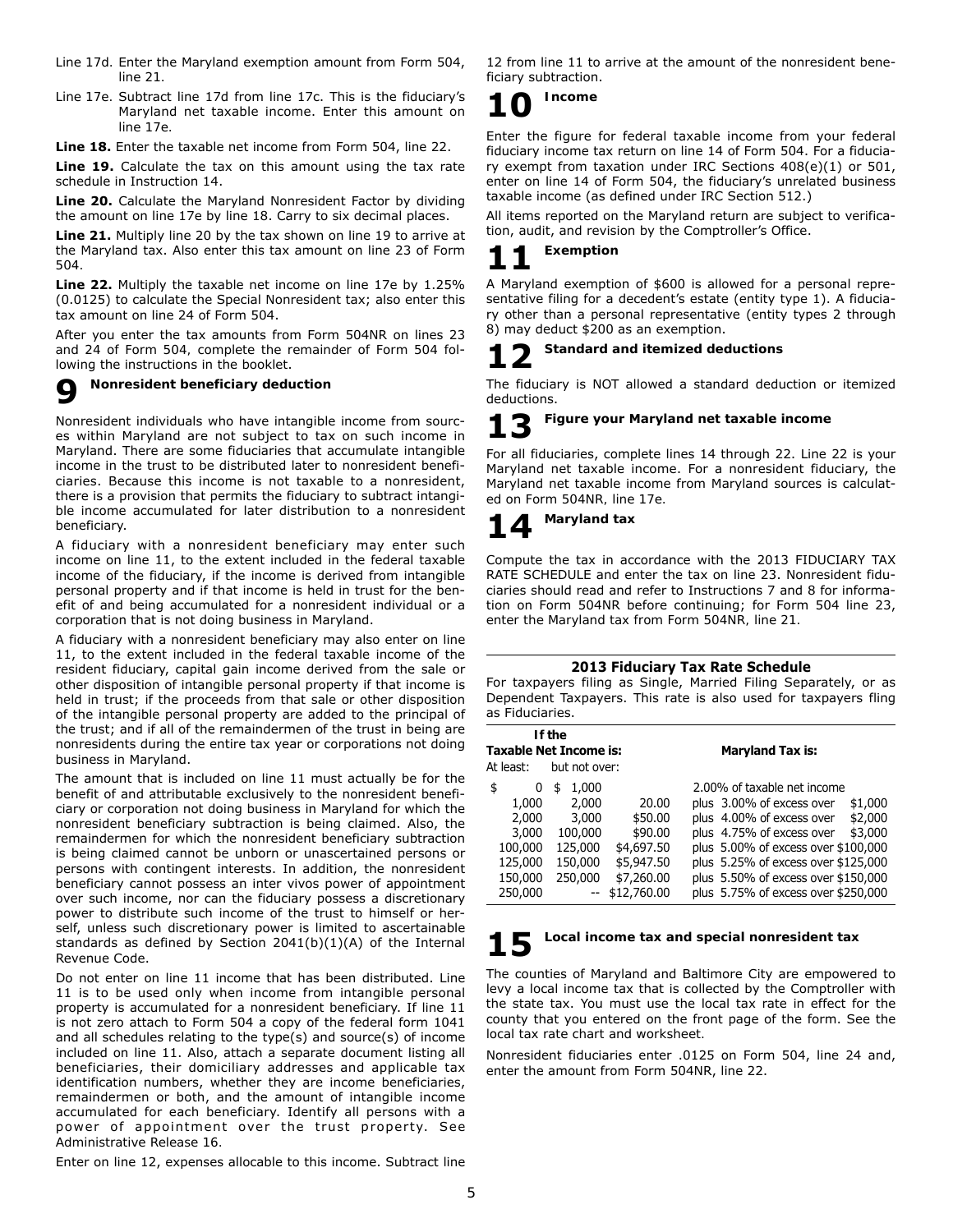## **2013 LOCAL TAX RATE CHART**

| Rate  |
|-------|
| .0320 |
| .0305 |
| .0256 |
| .0283 |
| .0280 |
| .0263 |
| 0305  |
| .0280 |
| 0290  |
| .0262 |
| .0296 |
| .0265 |
| .0306 |
| .0320 |
| .0285 |
| .0320 |
| .0320 |
| .0320 |
| .0300 |
| 0315  |
| .0240 |
| 0280  |
| .0320 |
| 0125  |

## **LOCAL TAX WORKSHEET (15)**

Multiply the taxable net income by the tax rate from the LOCAL TAX RATE CHART for the county in which the fiduciary was a resident on the last day of the taxable period. Enter the result on line 24 of Form 504. This is the fiduciary local income tax.

- 1. Taxable net income from line 22 of Form 504  $\ldots \ldots \ldots \ldots \ldots \ldots \ldots$ 2. Local tax rate from Local Tax Rate Chart. . . \_\_\_\_\_\_\_\_\_\_\_\_\_\_\_\_ 3. Local income tax (Multiply line 1 by line 2.) Enter this amount on line 24 of Form 504 **. 0**
- rounded to the nearest cent or whole dollar. \$

## **16 Total Maryland tax, local tax and contributions.**

Add lines 23 and 24, and enter the result on line 25. Add to your tax any contributions from lines 26, 27, and 28. Enter the total on line 29.

#### **Chesapeake Bay and Endangered Species Fund**

You may contribute any amount you wish to this fund. The amount contributed will reduce your refund or increase your balance due.

## **Maryland Cancer Fund**

You may contribute any amount you wish to this fund. The amount contributed will reduce your refund or increase your balance due.

## **Developmental Disabilities Waiting List Equity Fund**

You may contribute any amount you wish to this fund. The amount contributed will reduce your refund or increase your balance due.

**IMPORTANT:** If there are not sufficient credits or other payments to satisfy your tax and the contribution you have designated, the contribution amounts will be reduced. If you have entered amounts for contribution to multiple funds, any reduction will be applied proportionately.

## **17 Taxes paid and credits**

Write your taxes paid and credits on lines 30-34 of Form 504. Add lines 30 through 34 and enter the total on line 35.

## **Taxes paid**

If Maryland tax was withheld from wages (or other compensation) paid to a decedent's estate, enter the amount on line 30 and attach the wage and tax statement, or Form 1099.

If you participated in a nonresident real estate transaction, you must report any income tax withheld on your behalf as an estimated payment.

Enter on line 31 the total of Maryland estimated tax payments, any taxes withheld from a nonresident real estate transaction and any payment made with a request for an extension of time to file the return. See instructions on Form 504E.

## **Credits**

If the fiduciary is a resident and must pay income tax to another state, complete Form 502CR, Part A and Part H and enter the result on line 32.

**NOTE:** You must attach Form 502CR and a copy of the tax return filed in the other state. If this is not attached, no credit will be allowed. If any credit is being claimed for Preservation and Conservation Easements, complete Form 502CR, Parts F and H and enter the result on line 32. If both credits are applicable, enter the sum on line 32.

If the estate or trust was a member of a pass-through entity (PTE) doing business in Maryland and the PTE paid nonresident tax on its behalf, enter the amount on line 33. You must attach a Maryland Form 510 Schedule K-1 from the PTE showing the amount of tax paid on behalf of the estate or trust.

This credit may be passed through the nonresident fiduciary and claimed by the beneficiary on its applicable Maryland income tax return in an amount proportionate to the distribution of income by the nonresident fiduciary to that beneficiary. DO NOT include the amount on line 33 if the nonresident fiduciary elects to pass this credit through to the beneficiaries.

Include the Maryland Form 504 Schedule K-1, as well as Maryland Form 510 Schedule K-1 showing the amount of tax paid by the PTE on behalf of the trust being passed through to the beneficiary. The statement must also include the names and FEINs of PTEs paying tax.

If the estate or trust participated in a nonresident real estate transaction as a member of a PTE that paid taxes on its behalf using Form MW506NRS, report this payment on line 33.



Enter on line 34 the total of business income tax credits from Form 504CR, Part Z, Line 1. Complete and submit

Form 504CR with Form 504. For additional information regarding any of the Business Income Tax credits, see the instructions provided on Maryland Form 504CR, Business Income Tax Credits for Fiduciaries. Also, enter on line 34 any Sustainable Communities tax credit from Form 502S.

## **18 Overpayment or balance due.**

## Calculate the Balance Due (line 36 of Form 504) or Overpayment (line 37 of Form 504).

Part or all of any overpayment may be applied to 2014 estimated tax by completing line 38. Subtract line 38 from the overpayment (line 37). This is the amount of the refund.

## **Underpayment of Estimated Tax**

All taxpayers should refer to Form 504UP to determine if they owe interest because they paid too little estimated tax during the year.

If you owe interest, complete Form 504UP and write the amount of interest (line 15 of Form 504UP) in the appropriate box on line 40 of Form 504. Attach Form 504UP.

 Generally, you do not owe interest if:

- a. You owe less than \$500 tax on income which is not subject to Maryland withholding; or,
- b. Each current year payment, made quarterly as required, is equal to or more than, one-fourth of 110% of last year's taxes that were developed; or,
- c. You made quarterly payments during the year which equal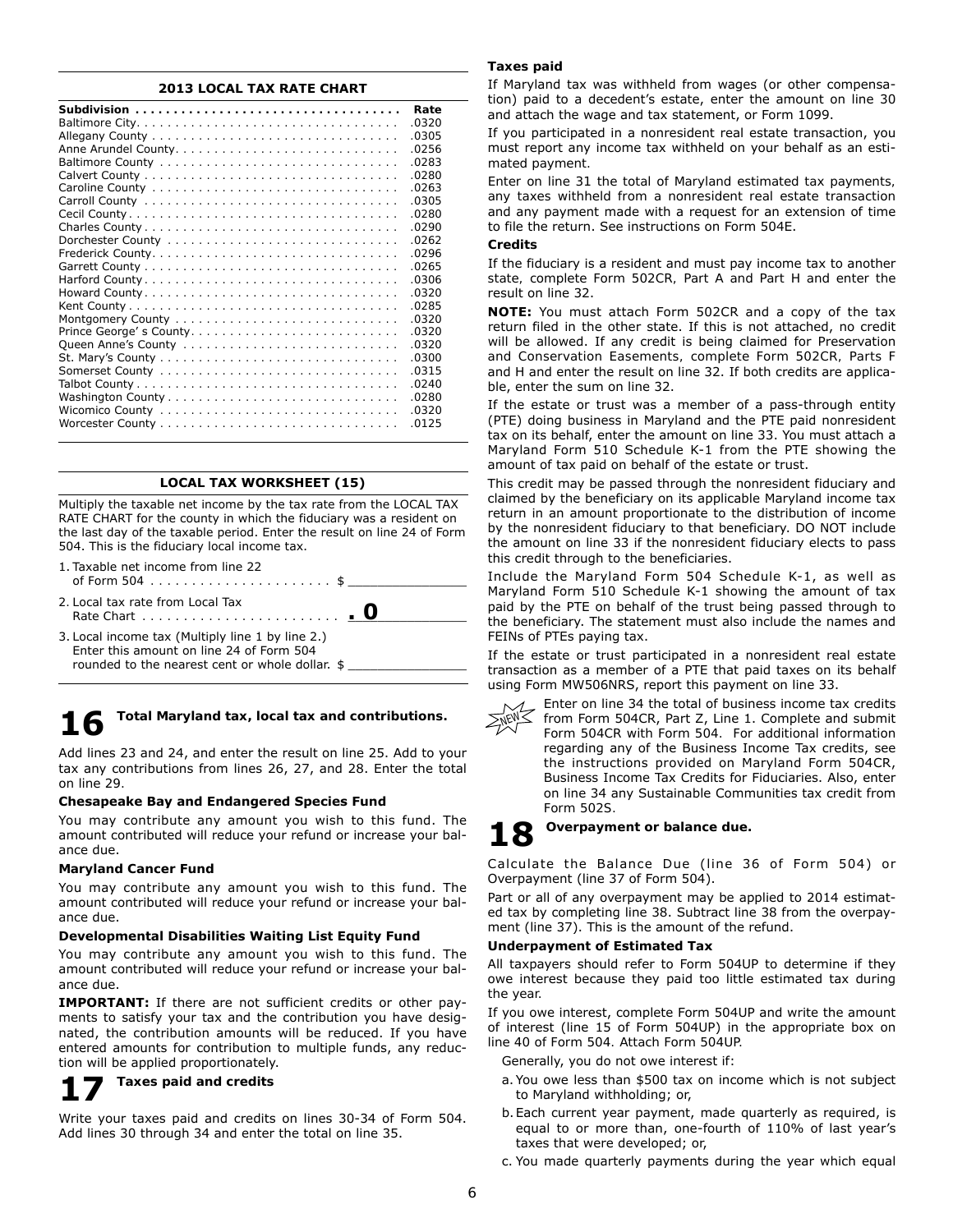90% of this year's tax; or,

d. The year ends less than two years after the decedent's date of death.

If after completing Form 504UP there is no interest due or you meet exception "d," see Instruction 19 for additional information regarding code numbers.

## **Interest for Late Filing**

Interest is due at an annual rate of 13% or 1.08% per month for any month or part of a month that tax is paid after the original due date of the return. Enter any interest due in the appropriate box on line 40.

## **Total Interest**

Enter the total interest for underpayment of estimated tax and interest for late filing on line 40.

## **Direct Deposit of Refund**

Complete lines 42a, b and c if you want us to deposit your refund directly into your account at a bank or other financial institution (such as a mutual fund, brokerage firm, or credit union) in the United States. To comply with banking rules, we ask you to indicate on your return if the state refund is going to an account outside the United States. If you indicate that this is the case, do not enter your routing and account numbers, as the direct deposit option is not available to you. We will send you a paper check.

## **Splitting Your Direct Deposit**

If you would like to deposit portions of your refund to multiple accounts, do not complete any direct deposit information on your return. Instead, you must enter code number **588** in one of the code number boxes located to the right of the telephone number area on your return, and complete and attach Form 588.

**NOTE:** You may not use Form 588 if you are filing Form 502INJ, Maryland Injured Spouse Claim Form, or if you plan to deposit your refund in a bank outside the United States.

**Line 42a** 



Check with your financial institution to make sure your direct deposit will be accepted and to get the correct routing and account numbers. The State of Maryland is not responsible for a lost refund if you enter the wrong account information.

Check the appropriate box to identify the type of account that will be used (checking or savings). You must check one box only or a refund check will be mailed.

## **Line 42b**

The routing number must be nine digits. If the first two digits are not 01 through 12 or 21 through 32, the direct deposit will be rejected and a check sent instead. If you are not sure of the correct routing number, contact your financial institution.

If you are not sure of the correct routing number or if your check states that it is payable through a financial institution different from the one at which you have your checking account, contact your financial institution for the correct routing number.

## **Line 42c**

The account number can be up to 17 characters (both numbers and letters). Omit spaces, hyphens and special symbols. Enter the number from left to right.

If we are notified by the financial institution that the direct deposit is not successful, a refund check will be mailed to you.

Please have a bank statement for the account available if you contact us concerning the direct deposit of your refund.

## **Disclosure**

Entering your bank account routing number, account number and account type in the area provided on your Maryland income tax return to effect a direct deposit of your income tax refund authorizes the Comptroller's Office to disclose this information and your refund amount to the Maryland State Treasurer's Office which performs banking services for the Comptroller's Office.

## **19 Telephone number, code numbers,**

## **signatures and attachments.**

Enter your telephone number and sign and date your return. Be

sure to attach all required forms, schedules and statements.

## **Code Numbers**

**IMPORTANT:** If you complete Form 504UP and, because of the timing of the distributions of income, have no interest due, attach the form to your fiduciary return and write code number **301** in one of the boxes marked CODE NUMBER at the bottom of Form 504.

If you use the annualization method to calculate interest for underpayment of estimated tax, attach Form 504UP to your fiduciary return and write code number **301** in one of the boxes marked CODE NUMBER at the bottom of Form 504. For the Revenue Administration Division to recognize your use of this calculation method, you must enter the code number and attach the form, even if there is no interest due.

If the return is for a decedent's estate within two years of the date of death, enter **301** in one of the CODE NUMBER boxes. Do not attach Form 504UP.

## **Tax Preparers**

If another person prepared your return, that person must also sign the return and enter their Preparer's Tax Identification Number (PTIN). The preparer declares that the return is based on all information required to be reported of which the preparer has knowledge, under penalties of perjury. Penalties may be imposed for tax preparers who fail to sign the tax return and provide their PTIN. At the bottom of the return at the signature area, we have provided a check box for you to authorize your preparer to discuss your return with us.

## **Signature and verification**

This return must be verified and signed by the individual fiduciary or an authorized officer of a corporate fiduciary. If two or more individuals act jointly as fiduciaries, the return may be verified and signed by either.

## **Attachments**

Be sure to attach wage and tax statements (Forms W-2, W-2G and 1099) to the front of your return if Maryland tax is withheld. Complete and attach Maryland Form 504 Schedule K-1 for each beneficiary. See Administrative Release 16. Also attach all forms, schedules and statements required by these instructions. Place your check or money order on top of the wage and tax statements and fasten with one staple on the front of your tax return.



Mail your return to:

**Comptroller of Maryland Revenue Administration Division 110 Carroll Street Annapolis, Maryland 21411-0001**

**21 Payment Instructions**

Payment by Check or Money Order

Make your check or money order payable to "Comptroller of Maryland." Use blue or black ink. Do not use red ink. Put your FEIN, type of tax and year of tax being paid, on your check. **DO NOT SEND CASH.**

## **22 Due Date**

Returns must be mailed by April 15, 2014, for calendar year taxpayers. Fiduciaries filing on a fiscal year basis should see Instruction 24.

# **23 Extension of time to file**

Follow the instructions on Form 504E to request an automatic extension of the time to file your 2013 return. Filing this form extends the time to file your return, but does not extend the time to pay your taxes. Payment of the expected tax due is required with Form 504E by April 15, 2014.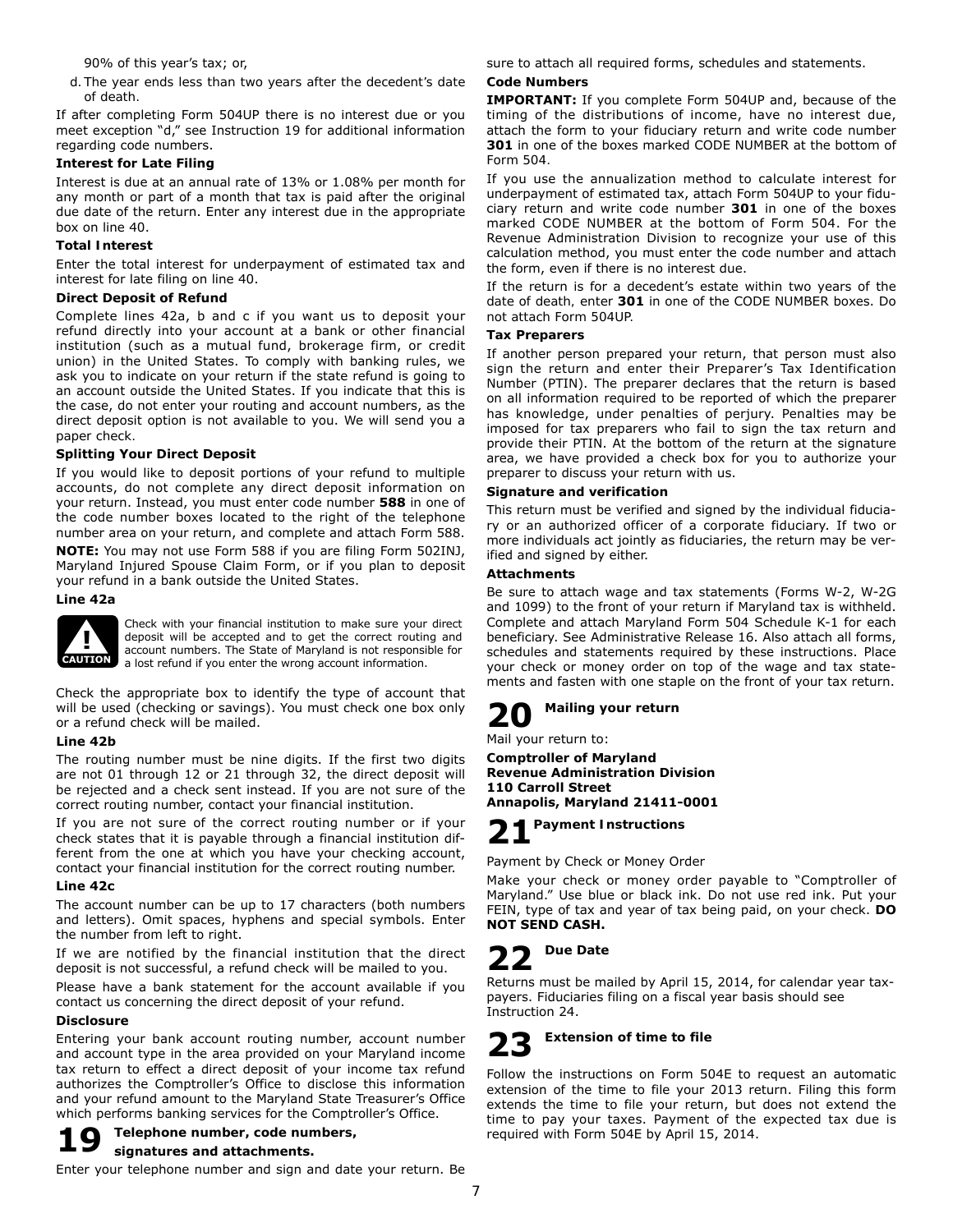# **24 Fiscal year**

You must file your Maryland return using the same tax year and the same basis (cash or accrual) as you used on your federal return.

To file a fiscal year return, complete the fiscal year information at the top of Form 504 and print "FY" in bold letters in the upper left corner of the form. Whenever the term "tax year" appears in these instructions, fiscal year taxpayers should understand the term to mean "fiscal year." Use the 2013 forms for fiscal years that begin during calendar year 2013. Fiscal year returns are due on the 15th day of the 4th month following the close of the fiscal year. If you are filing on a fiscal year basis, file Form 504E by the regular due date of your return.

## **25 Amended returns**

If you need to change a return that you have already filed, or if the Internal Revenue Service changes your return, you must file an amended return.

**NOTE:** Changes made as part of an amended return are subject to audit for up to three years from the date the amended return is filed.

**Use Form 504 and Form 504NR, if applicable, to file an amended return. Be sure to check the AMENDED RETURN box and draw a line through any barcode on the front of the return. An explanation must be provided on page two of the amended Form 504. A copy of the amended federal return must be attached.**

## **Changes to Your Federal Return**

If the Internal Revenue Service makes any changes to your federal return, you must notify the State of Maryland. Send notification to the Maryland Revenue Administration Division within 90 days of the final determination of the changes by the IRS.

If you file an amended federal fiduciary return that changes your Maryland fiduciary return, you must file an amended Maryland return.

## **If Your Original Return Showed a Refund**

If you expect a refund from your original return, do not file an amended return until you have received your refund check. Cash the check. Do not return it. If your amended return shows a smaller refund, send a check for the difference with the amended return. If your amended return shows a larger refund, the Revenue Administration Division will issue an additional refund check.

## **Additional Information**

Do not file an amended return until sufficient time has passed to allow the original return to be processed. For current year returns, allow at least six weeks.

Generally, you must file your claim for refund within three years from the date your original return was filed or within two years from the date the tax was paid, whichever is later. A return filed early is considered filed on the date it was due.

A claim for refund based on a federal net operating loss carryback must be filed within three years from the due date of the return for the tax year of the net operating loss.

If the claim for refund resulted from a federal adjustment or final decision of a federal court that is more than three years from the date of filing the return or more than two years from the time the tax was paid, a claim for refund must be filed within one year from the date of the adjustment or final decision.

If the claim for refund resulted from a notification received from another state for income taxes due that is more than three years from the date of filing the return or more than two years from the time the tax was paid, a claim for refund resulting from a credit for taxes paid to that state must be filed within one year of the date of the notification that the other state's tax was due.

If the claim for refund or credit for overpayment resulted from a final determination made by an administrative board or an appeal of a decision of an administrative board, that is more than three years from the date of filing the return or more than

two years from the time the tax was paid, the claim for refund must be filed within one year of the date of the final decision of the administrative board or final decision of the highest court to which an appeal of the administrative board is taken.

No refund for less than \$1.00 will be issued. No payment of less than \$1.00 is required.

# **26 Special instructions for bankruptcy estates**

A bankruptcy estate is created for an individual under Chapter 7 (a liquidation) or Chapter 11 (a reorganization) under Title 11 of the United States Code. The bankruptcy estate is treated as a separate taxable entity. A separate taxable entity is not created when an individual is in a state receivership.

The fiduciary of a Chapter 7 or a Chapter 11 bankruptcy estate is required to file the estate's return and must file a Maryland return if the fiduciary or trustee is required to file a federal return and has Maryland taxable income. The fiduciary must use the Maryland Fiduciary Return, Form 504.

For an individual, the fiduciary return is the mechanism for paying the tax. The calculation is done on the individual income tax return, Form 502, and the tax is carried to the fiduciary return. The fiduciary of an individual bankrupt debtor should attach the completed Form 502 to Form 504. Draw a line through any barcodes on Form 502 and write "Bankruptcy Estate" in the name and address area.

A trustee of a corporate debtor or other bankrupt entity, who has possession of the bankrupt estate by court order or who holds title to all or substantially all of the property of a bankrupt entity, must file the income tax return for the entity. The fiduciary would be required to file a Maryland income tax return, if the fiduciary is obligated to file a federal return on behalf of the bankrupt entity and also has Maryland taxable income.

The fiduciary should attach a notice of the filing of the bankruptcy estate, which is issued by the applicable bankruptcy court, to the return.

# **27 Qualified funeral trusts**

A fiduciary may file a composite fiduciary income tax return reporting the income of the funeral trusts administered by that fiduciary, instead of one fiduciary return for each trust. Check Entity Type Box 6. Attach a schedule showing the name, income, state tax and local tax of each individual trust. Add the state tax amounts and enter on line 23. Add the local tax amounts and enter on line 24. Complete Form 504 according to Instructions 16 through 19.

# **28 Privacy act information**

The Tax-General Article of the Annotated Code of Maryland authorizes the Revenue Administration Division to request information on tax returns to administer the income tax laws of Maryland, including determination and collection of correct taxes. Code Section 10-804 provides that you must include your federal identification number on the return you file. This is so we know who you are and can process your return and documents.

If you fail to provide all or part of the requested information, then exemptions, exclusions, credits, deductions or adjustments may be disallowed and you may owe more tax. In addition, the law provides penalties for failing to supply information required by law or regulations.

You may look at any records held by the Revenue Administration Division which contain personal information about you. You may inspect such records, and you have certain rights to amend or correct them.

As authorized by law, information furnished to the Revenue Administration Division may be given to the United States Internal Revenue Service, a proper official of any state that exchanges tax information with Maryland and to an officer of this State having a right to the information in that officer's official capacity. The information may be obtained in accordance with a proper legislative or judicial order.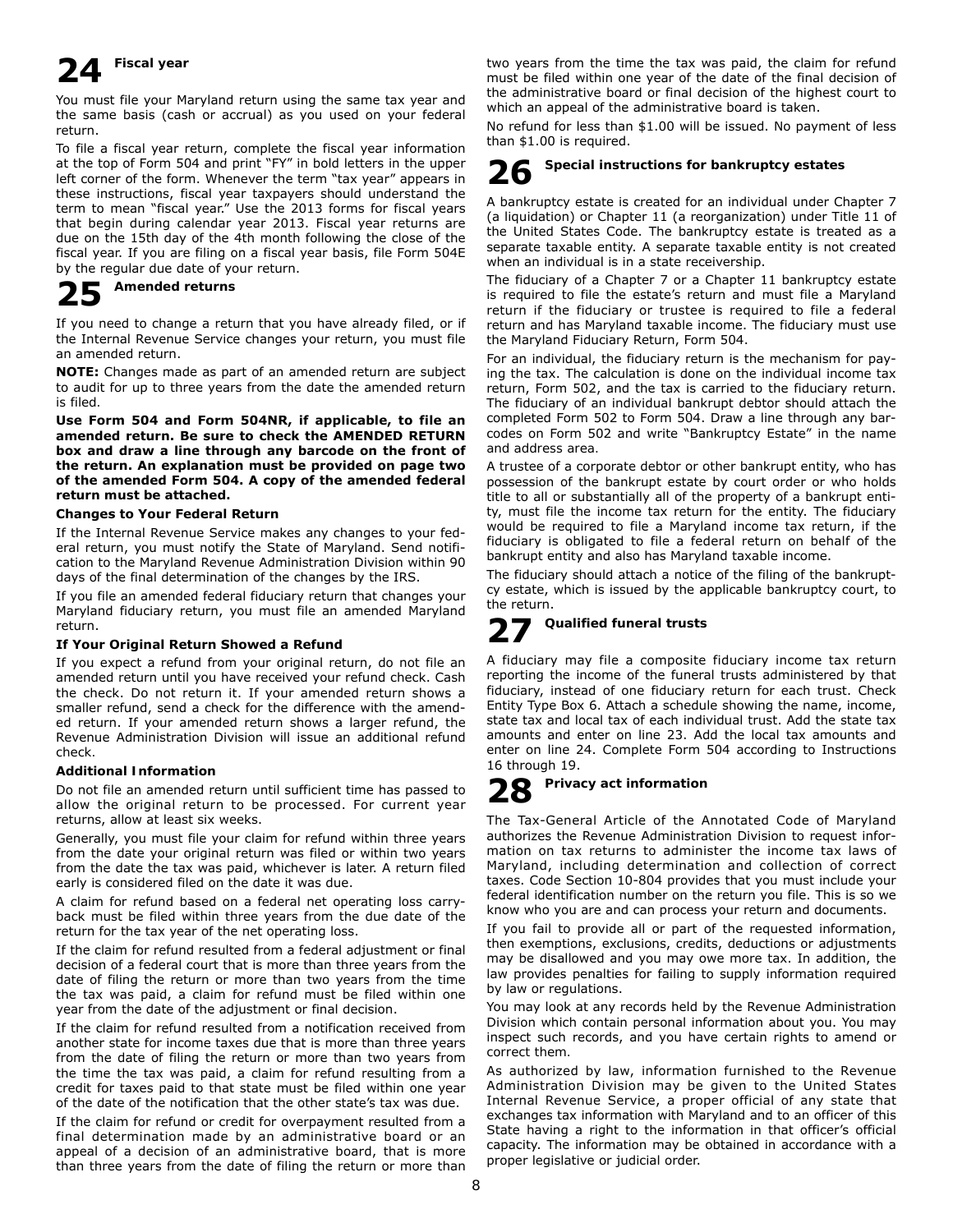# *Want to Help the Chesapeake Bay at Tax Time?*

**Check Line 35** on your tax form and donate to the Chesapeake Bay and Endangered Species Fund. Your contribution directly helps restore and protect the Chesapeake Bay!

## *How can you participate?*

- 1. Check line 35 when you file your taxes.
- 2. Donations of any dollar amount can be made.
- 3. All donations are tax deductible.

Donations are split evenly between the nonprofit Chesapeake Bay Trust and the Wildlife and Heritage Division of the Department of Natural Resources.

*Use line 13 on Form 503.*





Want to find out how the Trust uses your donation? Visit *www.cbtrust.org* and sign up for our newsletter.

**SUPPORT CHILDREN & ADULTS WITH DEVELOPMENTAL DISABILITIES** 

Right now the lives of thousands of children, youth and adults with developmental disabilities like autism, Down Syndrome and cerebral palsy are on hold. They are counting on concerned citizens like you to help the Maryland Waiting List Fund provide:

- ♦ Services for children and families
- Community living opportunities
- Job training and employment
- Crisis Intervention

## **ELIMINATE THE WAIT— PLEASE DONATE!**

Enter the amount you want to donate. Every dollar helps. Your gift will be deducted from your tax refund or added to your tax payment.

Use line 36 on form 502, Use Line 14 on form 503, Line 27 on Fiduciary Form 504 or line 40 on Non Resident Form 505

For more information, call the Maryland Department of Disabilities at 800-637-4113 or visit www.mdod.maryland.gov

# **Join the fight against cancer in Maryland!**

## **Donations to the Maryland Cancer Fund will support cancer: Education, Screening, Prevention, Treatment.**

## *It's easy:*

- 1. Enter the amount you wish to donate on **Line 37**.
- 2. That amount will be deducted from your tax refund or added to your tax payment.
- 3. All donations are tax deductible.

For more information, call 410-767-6213 \*Note: Use Line 37 on Form 502 Use Line 15 on Form 503 Use Line 28 on Form 504 Use Line 41 on Form 505



**http://phpa.dhmh.maryland.gov/cancer/SitePages/mcf\_home.aspx**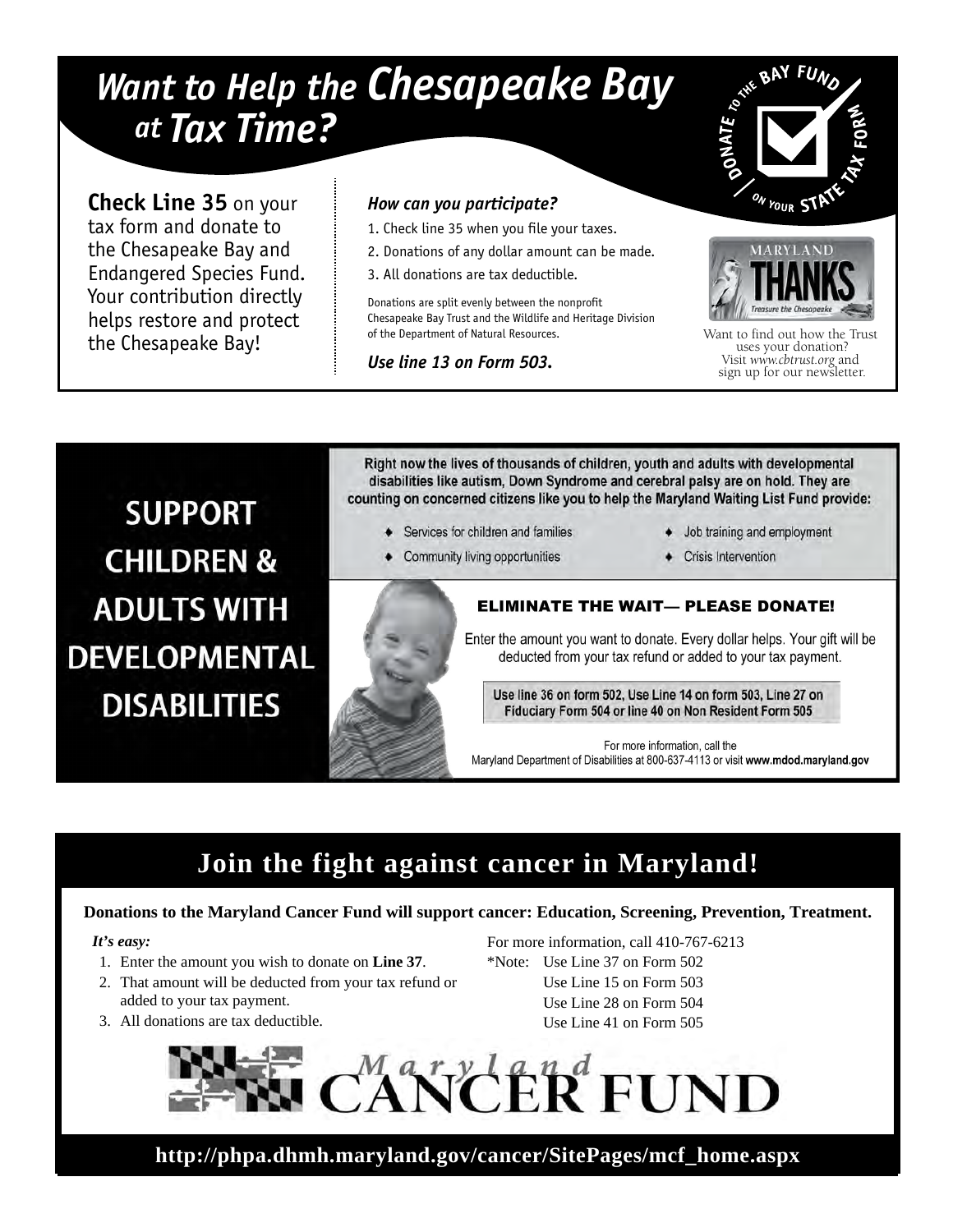#### **COMPTROLLER OF MARYLAND REGISTRATION & TAXES**

**Registration and Licensing** All new businesses (corporations, S corporations, partnerships, limited liability companies, business trusts, and sole proprietorships) can file a single application with the Central Registration Unit of the Revenue Administration Division of the Comptroller's Office to establish accounts for employer income tax withholding, sales and use tax, admissions and amusement tax, tire recycling fee, motor fuel tax, alcohol and tobacco tax and unemployment insurance. The Revenue Administration Division offers assistance for filing applications and establishing accounts.

The Central Registration Unit assigns a single state identification number for the taxes listed above. Register online at **www. marylandtaxes.com**.

Businesses may apply with the Licensing and Registration Unit of the Revenue Administration Division to obtain a direct wine shipper's permit and a common carrier permit.

**Corporation Income Tax** The corporation income tax applies to every Maryland corporation and every other corporation which has a nexus with Maryland. Nexus is the term used to indicate a taxable connection between a corporation and a taxing authority. If a corporation conducts business activity within Maryland and exceeds the provisions of U.S.C.A. Title 15, Section 381 of the Interstate Commerce Act (P.L. 86-272) it has a nexus and must file an income tax return.

The tax is based on federal taxable income after state modifications. Corporations engaged in multistate operations must allocate income using an apportionment formula, generally consisting of receipts, property and payroll factors. The tax is imposed at a flat rate of 8.25% of Maryland taxable income.

**Employer Withholding of Income Tax** Employers making payments to individuals of salaries, wages or compensation for personal services must withhold income tax and remit the withholding to the Maryland Revenue Administration Division. The amount of tax to be withheld is prescribed in published tables which are based on the individual income tax rates.

**Sales and Use Tax** This tax applies to businesses selling in Maryland or purchasing out of state for Maryland use.

The general Maryland sales and use tax rate is 6%. A special 8% rate is imposed on rental trucks, and a special rate of 11*½*% is charged on rentals of passenger cars and recreational vehicles. A special 9% tax rate is also imposed on alcoholic beverages. Most sales of food by substantial grocery or market businesses are not subject to tax. Specific prepared foods purchased in grocery stores are subject to tax. Other exemptions include all sales solely for resale, medicine, energy for residential use, manufacturing machinery and equipment, and certain agricultural equipment and supplies.

**Motor Fuel Tax** Generally, this tax applies to businesses selling or using motor fuel in Maryland.

The Maryland motor fuel tax rate is currently 27¢ per gallon of gasoline and 27¾¢ per gallon of diesel fuel. There are other requirements for motor carriers, dealers, special fuel users, sellers, and service station operators.

Maryland implemented the International Fuel Tax Agreement (IFTA) for motor carriers on 1/1/96.

**Alcohol and Tobacco Tax** These taxes apply to businesses manufacturing, selling, distributing or storing alcoholic beverages or selling and/or distributing cigarettes and other tobacco products in Maryland.

The Maryland excise tax rates on alcoholic beverages are \$1.50 per gallon of distilled spirits, 40¢ per gallon of wine, and 9¢ per gallon of beer. The tobacco tax rate is \$2.00 per pack of 20 cigarettes, the rate is 30% of the wholesale price for other tobacco products.

**Admissions and Amusement Tax** This tax is imposed on a variety of activities, such as admission to any place, including motion pictures, athletic events, races, shows or exhibits. Also subject to this tax are receipts from athletic equipment rentals, bingo, coin-operated amusement devices, boat rides and excursions, amusement rides, golf green fees, golf cart rentals, skating, bowling shoe rentals, lift tickets, riding academies, horse rentals, and merchandise, refreshments, or a service sold or served in connection with entertainment.

The admissions and amusement tax is a local tax collected by the Comptroller's Office on behalf of Maryland's counties, Baltimore City, other incorporated cities and towns. The tax is set by the localities at rates varying from one-half of 1% to 10% of the admissions and amusement receipts. When the gross receipts are also subject to the sales and use tax, the combined tax rate may not exceed 11%.

A separate State admissions and amusement tax is imposed on the net

proceeds from electronic bingo or electronic tip jars. When the net proceeds are also subject to a local tax, the combined tax rate may not exceed 35%.

**Tire Recycling Fee** This fee applies to tire wholesalers or a tire retailer who buys tires from out-of-state sources. Registration and payment of the fee is handled by the Revenue Administration Division.

**Utility Surcharges** These surcharges are collected by electric companies that deliver electricity in Maryland and by telephone companies doing business in Maryland. The electricity surcharges are then paid to the Comptroller for deposit in the Environmental Trust and Universal Service Program Funds. The telecommunications surcharges are paid to the Comptroller for deposit in the 911 Emergency Telephone System and Communications Access of Maryland Funds.

The utility surcharges are collected by the Revenue Administration Division.

**Direct Wine Shipper's Permit** This permit is required for all in-state and out-of-state wine manufacturers that ship wine, including pomace brandy, directly to a Maryland consumer through a common carrier, such as Federal Express or UPS.

**Common Carrier Permit** This permit is required for a common carrier to deliver wine to a Maryland consumer.

#### **OTHER REGISTRATIONS & TAXES**

**New Corporations** In addition to registering with the Central Registration Unit of the Comptroller's Office, all corporations doing business in Maryland must register with the Department of Assessments and Taxation. This is also the office to contact to form a new corporation.

**Bay Restoration Fee** This fee is collected by all non-exempt local governmental entities, billing authorities, drinking water and sewage water treatment plant owners, who provide water or sewage services to residential, multi-residential, and non-residential users. County governments are responsible for collecting a septic fee from owners of private wells and septic systems. The fees are remitted by these entities quarterly to the Comptroller for deposit to the Bay Restoration Fund.

**Public Service Company** Franchise Tax In addition to corporation income tax, public service companies are subject to the franchise tax on gross receipts. This tax is administered by the Department of Assessments and Taxation.

**Insurance Company** Premium Tax Insurance companies are exempt from the corporation income tax but are subject to the premium tax that is administered by the Maryland Insurance Administration.

**Unemployment Insurance** Employers are subject to the Department of Labor, Licensing and Regulation unemployment insurance requirements and must file a combined registration application to establish an account.

**Workers' Compensation** Employers in Maryland must provide workers' compensation insurance for all employees. Employers may obtain coverage from a private insurance company, by becoming selfinsured or by contacting the State Injured Workers' Insurance Fund. Employers believing they are not required to obtain this insurance may contact the Workers' Compensation Commission for certification of compliance.

**Business Licenses** Licenses are required for certain businesses to operate in Maryland. To determine if a license is necessary, contact the clerk of the circuit court in the Maryland county (or Baltimore City) where the business operates. A circuit court is located in each of those jurisdictions.

#### **OTHER REQUIREMENTS**

**Bulk Sales** When an existing business is bought, the purchaser must pay a 6% bulk sales and use tax on the price of tangible personal property, such as furniture and fixtures, that is part of the business. This tax is collected by the Compliance Division of the Comptroller's Office.

**Dissolution of Corporation** Articles of Dissolution must be filed with the Department of Assessments and Taxation for the dissolution of a corporation. A tax clearance certificate is no longer required for the dissolution of a corporation.

**Unclaimed Property** Unclaimed funds such as wages, insurance benefits, bank accounts or security deposits must be reported if they remain unclaimed for three years. This property must be reported to the Compliance Division.

**NOTE:** The information provided on this page is a brief summary of the various Maryland business requirements and is based on the law in effect as of 7/1/13. For additional information, see the reverse side for the addresses and phone numbers of the Maryland agencies most frequently contacted by businesses.